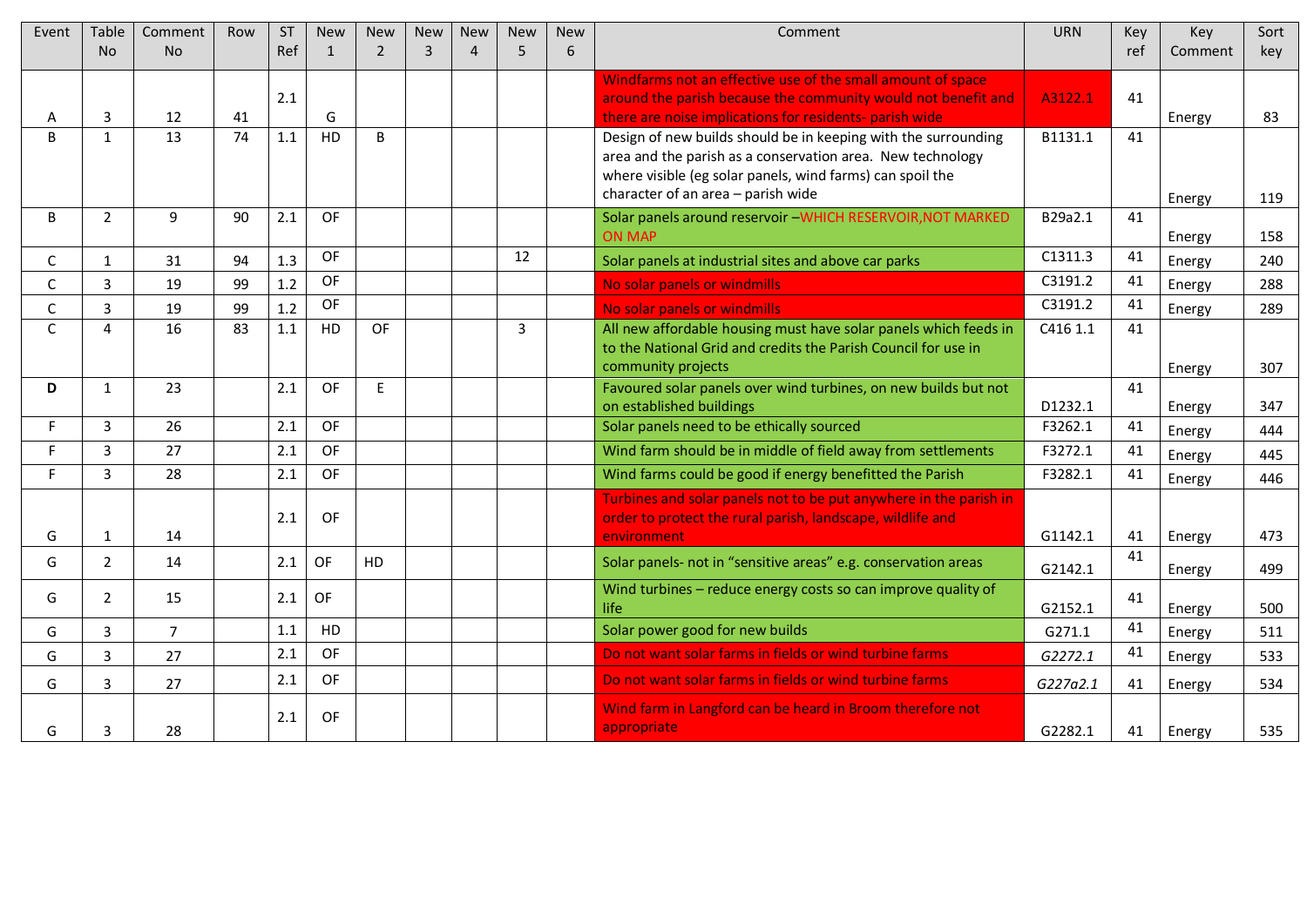| H  | -1             | $\overline{2}$ |    | 1.2 | OF |  |  | Opportunities for the community to generate its own electricity<br>should be considered. Wind power, solar farms, integration of<br>electricity generation into new and existing buildings and<br>anaerobic digester systems should all be considered. Research<br>into communities where these methods are currently being used<br>should be used as case studies. Affordability, impact on the<br>environment, investment opportunities and income generation<br>for landowners and the community should be among the criteria<br>used to consider feasibility and desirability of generating our<br>own electricity. Sites which may be considered for wind or solar<br>farms should be land with existing industrial usage; e.g. Vinegar<br>Hill Industrial units; land with low visibility impact e.g. next to the<br>reservoir between Hitchin Road and Ickwell Road; farms,<br>particularly where anaerobic digestion or solar roofs could<br>additionally prove fruitful investments for land owners as well as<br>reducing costs of fuel and wastage of degradable material for<br>local residents. | H121.2  | 41  | Energy                                                                        | 549 |
|----|----------------|----------------|----|-----|----|--|--|--------------------------------------------------------------------------------------------------------------------------------------------------------------------------------------------------------------------------------------------------------------------------------------------------------------------------------------------------------------------------------------------------------------------------------------------------------------------------------------------------------------------------------------------------------------------------------------------------------------------------------------------------------------------------------------------------------------------------------------------------------------------------------------------------------------------------------------------------------------------------------------------------------------------------------------------------------------------------------------------------------------------------------------------------------------------------------------------------------------|---------|-----|-------------------------------------------------------------------------------|-----|
|    |                |                |    |     |    |  |  | Opportunities for the community: an anaerobic digester system                                                                                                                                                                                                                                                                                                                                                                                                                                                                                                                                                                                                                                                                                                                                                                                                                                                                                                                                                                                                                                                |         | 41  |                                                                               |     |
|    |                |                |    |     |    |  |  | should be considered. Research into communities where these<br>methods are currently being used should be used as case studies.<br>Affordability, impact on the environment, investment<br>opportunities and income generation. Among the criteria used to<br>consider feasibility and desirability particularly where anaerobic<br>digestion or solar roofs could additionally prove fruitful<br>investments for land owners as well as reducing costs of fuel and                                                                                                                                                                                                                                                                                                                                                                                                                                                                                                                                                                                                                                          |         |     |                                                                               |     |
| H  | 1              | $\overline{2}$ |    | 1.2 | OF |  |  | wastage of degradable material for local residents.                                                                                                                                                                                                                                                                                                                                                                                                                                                                                                                                                                                                                                                                                                                                                                                                                                                                                                                                                                                                                                                          | H121.2  |     | Energy                                                                        | 550 |
|    | 1              | 13             |    | 1.2 | OF |  |  | Wind power is a waste of time $-$ only benefits the farmer who<br>lets or sells his field to house them                                                                                                                                                                                                                                                                                                                                                                                                                                                                                                                                                                                                                                                                                                                                                                                                                                                                                                                                                                                                      | J1131.2 | 41  | Energy                                                                        | 570 |
|    | $\mathbf{1}$   | 14             |    | 1.2 | OF |  |  | No windfarms or solar farms in the parish $-$ it is not big enough<br>to house these without causing distress to parishioners.                                                                                                                                                                                                                                                                                                                                                                                                                                                                                                                                                                                                                                                                                                                                                                                                                                                                                                                                                                               | J1141.2 | 41  | Energy                                                                        | 571 |
|    | 1              | 15             |    | 1.2 | OF |  |  | Might support very small scale energy appliances that directly<br>benefit the parish.                                                                                                                                                                                                                                                                                                                                                                                                                                                                                                                                                                                                                                                                                                                                                                                                                                                                                                                                                                                                                        | J1151.2 | 41  | Energy                                                                        | 572 |
|    | $\overline{2}$ | 37             |    | 1.2 | OF |  |  | Encourage and support use of solar panels on industrial and farm<br>buildings                                                                                                                                                                                                                                                                                                                                                                                                                                                                                                                                                                                                                                                                                                                                                                                                                                                                                                                                                                                                                                | J2371.2 | 41  | Energy                                                                        | 600 |
| R  | $\overline{2}$ | $\mathsf{q}$   | 91 | 2.1 | OF |  |  | Some water regeneration of power might be investigated                                                                                                                                                                                                                                                                                                                                                                                                                                                                                                                                                                                                                                                                                                                                                                                                                                                                                                                                                                                                                                                       | B29b2.1 | 75  | Some<br>water<br>regenerati<br>on of<br>power<br>might be<br>investigat<br>ed | 159 |
| E. | $\mathbf{1}$   | 8              | 15 | 3.2 | OF |  |  | The Parish Council should set up a water butt purchase scheme<br>so people don't waste water.                                                                                                                                                                                                                                                                                                                                                                                                                                                                                                                                                                                                                                                                                                                                                                                                                                                                                                                                                                                                                | E183.2  | 116 | Recycling                                                                     | 359 |